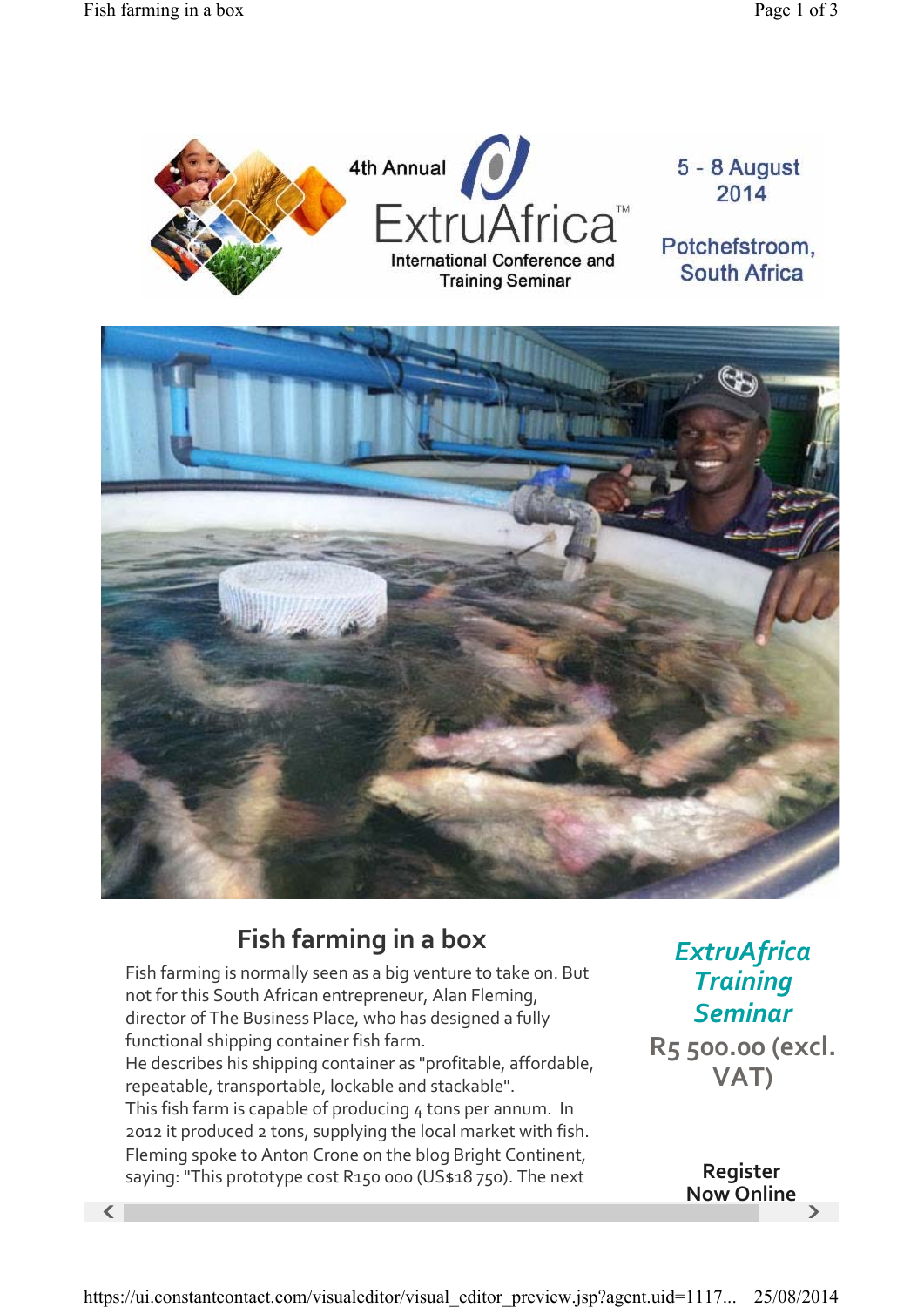"I'm working with taking the operational expense of electricity out of the equation, and dumping into it a capital expenditure item of renewable energy (solar, wind, batteries). This adds R200 000 (\$25 000) to the price ... if it gives four people a permanent livelihood, then that means about R80 000 per livelihood." Read more...

Energy for the containerised fish farm can be obtained from solar power; and waste water from the fish farm can be supplied as fertilizer to local vegetable farmers. This will resolve any problems that power outages might have on this venture.

The fish farm made the shortlist out of 800 entries from around the world of a global contest seeking simple but intelligent technology solutions to improve the lives of people in developing countries. The winner of this company will be announced on 30 October 2014.

# **Register now for ExtruAfrica**

Live demonstrations at ExtruAfrica is a highlight of the Training seminar and Conference, as it is not only a chance to learn how extrusion works, but also a networking opportunity with role players in this area. Here is aquafeed that



has been produced in one of the sessions at the ExtruAfrica Training Seminar and Conference in 2013.

## *ExtruAfrica International Conference*

**R3 950.00 (excl. VAT)**

#### *When*

**5 8 August 2014**

#### *Where*

*The Roots Lifestyle Centre, Potchefstroom*

### *What*

A chance not to miss! Information on extrusion and all its applications.

View More Info

## *Quick Links*

**Directions to venue Training programme Conference programme Contact Info Manual registration**

*Stay Connected*



#### **Forward this email**

SafeUnsubscribe

This email was sent to selmarie@theroots co za by ilze combrinck@nwu ac za |